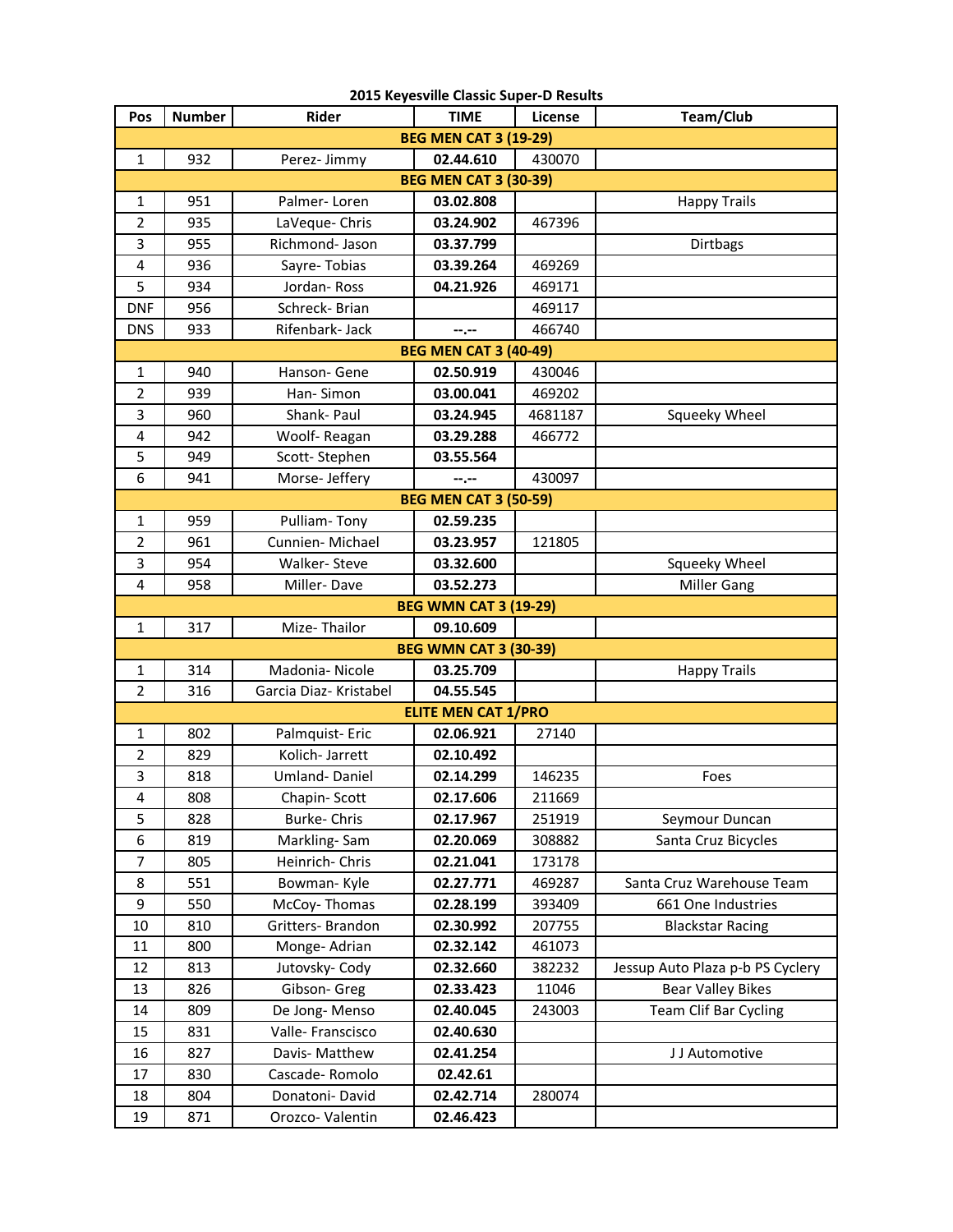| Pos            | <b>Number</b> | Rider                | <b>TIME</b>                                 | License | Team/Club                             |
|----------------|---------------|----------------------|---------------------------------------------|---------|---------------------------------------|
| 20             | 825           | Loo-Martin           | 02.46.713                                   |         | <b>Hawiian Express</b>                |
| 21             | 821           | Pacheco- Jose        | 02.49.867                                   |         | Red Monkey                            |
| 22             | 812           | Hermon-Derek         | 02.51.429                                   | 15935   |                                       |
| 23             | 872           | Zarate-Jonathan      | 02.53.648                                   |         |                                       |
| 24             | 822           | Gonzales-Stewart     | 03.07.649                                   | 181200  | Bear Valley Honey Stinger             |
| 25             | 820           | Harder-Kyle          | 03.18.495                                   | 353488  | Santa Cruz Factory                    |
| 26             | 807           | Seymour- Christopher | 10.43.935                                   | 283561  |                                       |
| <b>DNS</b>     | 811           | Harvey- Craig        | --.--                                       | 181390  |                                       |
| <b>DNS</b>     | 870           | Gallegos-Horacio     | --.--                                       |         | Chito                                 |
|                |               |                      | <b>ELITE WMN CAT 1/PRO</b>                  |         |                                       |
| $\mathbf{1}$   | 611           | Probert- Christina   | 03.01.644                                   | 71481   | Turrner                               |
| $\overline{2}$ | 610           | Stockton- Porsha     | 03.10.063                                   | 387609  |                                       |
| 3              | 612           | Connors-Larissa      | 03.24.352                                   | 274696  | Ride Bike Alliance                    |
| 4              | 604           | Peterson- Nikki      | 03.55.936                                   | 459052  |                                       |
| 5              | 601           | DuBois- Jeanae       | 04.11.722                                   | 394308  | Integrity Racing p-b Integrity Racing |
|                |               |                      | <b>JUNIOR BOYS 15-18</b>                    |         |                                       |
| $\mathbf{1}$   | 578           | Black-Jacob          | 02.31.607                                   |         | Arts Cyclery                          |
| $\overline{2}$ | 577           | Miller-Mason         | 02.37.275                                   |         | <b>Miller Gang</b>                    |
| 3              | 579           | Olive-Mason          | 02.41.513                                   |         | Arts Cyclery                          |
| 4              | 576           | Miller-Noah          | 02.54.252                                   |         | <b>Miller Gang</b>                    |
| 5              | 575           | Miller-Hunter        | 03.19.444                                   |         | <b>Miller Gang</b>                    |
|                |               |                      | <b>JUNIOR BOYS 9-14</b>                     |         |                                       |
| $\mathbf{1}$   | 335           | Crow-Lucas           | 03.05.103                                   |         |                                       |
| $\overline{2}$ | 334           | Han-Spencer          | 03.51.593                                   | 469203  |                                       |
| 3              | 336           | Willerford-Nathan    | 05.25.843                                   |         | The Mathews                           |
|                |               |                      | <b>JUNIOR GIRLS 9-14</b>                    |         |                                       |
| $\mathbf{1}$   | 91            | Han-Sidney           | 04.27.858                                   | 469204  |                                       |
| $\overline{2}$ | 90            | Ghrist-Casey         | 04.31.533<br><b>SPORT MEN CAT 2 (19-29)</b> | 399697  |                                       |
| $\mathbf{1}$   | 182           | Foreshee- Blake      | 02.40.133                                   |         |                                       |
| $\overline{2}$ | 178           | Willerford- Joseph   | 02.45.405                                   |         | The Matthews                          |
| 3              | 111           | Knudson-Levi         | 02.53.230                                   | 426311  |                                       |
| 4              | 112           | Parsons- Jason       | 02.53.631                                   | 466184  |                                       |
| 5              | 110           | Brannstrom- Jeff     | 03.08.411                                   | 396483  |                                       |
| 6              | 113           | Punch-Cody           | 03.20.030                                   | 422480  |                                       |
| $\overline{7}$ | 180           | Garcia Diaz- Everest | 03.25.070                                   |         | <b>SSFTA</b>                          |
| <b>DNS</b>     | 100           | Bowman-Kyle          | --.--                                       | 469287  |                                       |
|                |               |                      | <b>SPORT MEN CAT 2 (30-39)</b>              |         |                                       |
| 1              | 185           | Duncan-Derek         | 02.43.132                                   |         | Seymour Duncan                        |
| $\overline{2}$ | 144           | Stevenson- Clint     | 02.59.978                                   |         |                                       |
| 8              | 176           | Rodriguez- Abraham   | 03.00.138                                   | 468273  |                                       |
| 3              | 120           | Smith-Travis         | 03.00.449                                   | 267955  |                                       |
| 4              | 149           | Padilla-Oscar        | 03.00.697                                   |         |                                       |
| 5              | 116           | Beckett-Adam         | 03.04.692                                   | 469312  |                                       |
| 6              | 118           | Cornelius- Brenton   | 03.12.478                                   | 395259  |                                       |
| 7              | 121           | Zaninovich-Dominic   | 03.17.853                                   | 396531  |                                       |
| 9              | 119           | Garcia-Israel        | 03.25.614                                   | 466251  |                                       |
| <b>DNS</b>     | 117           | McVay-Tristan        | --.--                                       | 467624  |                                       |